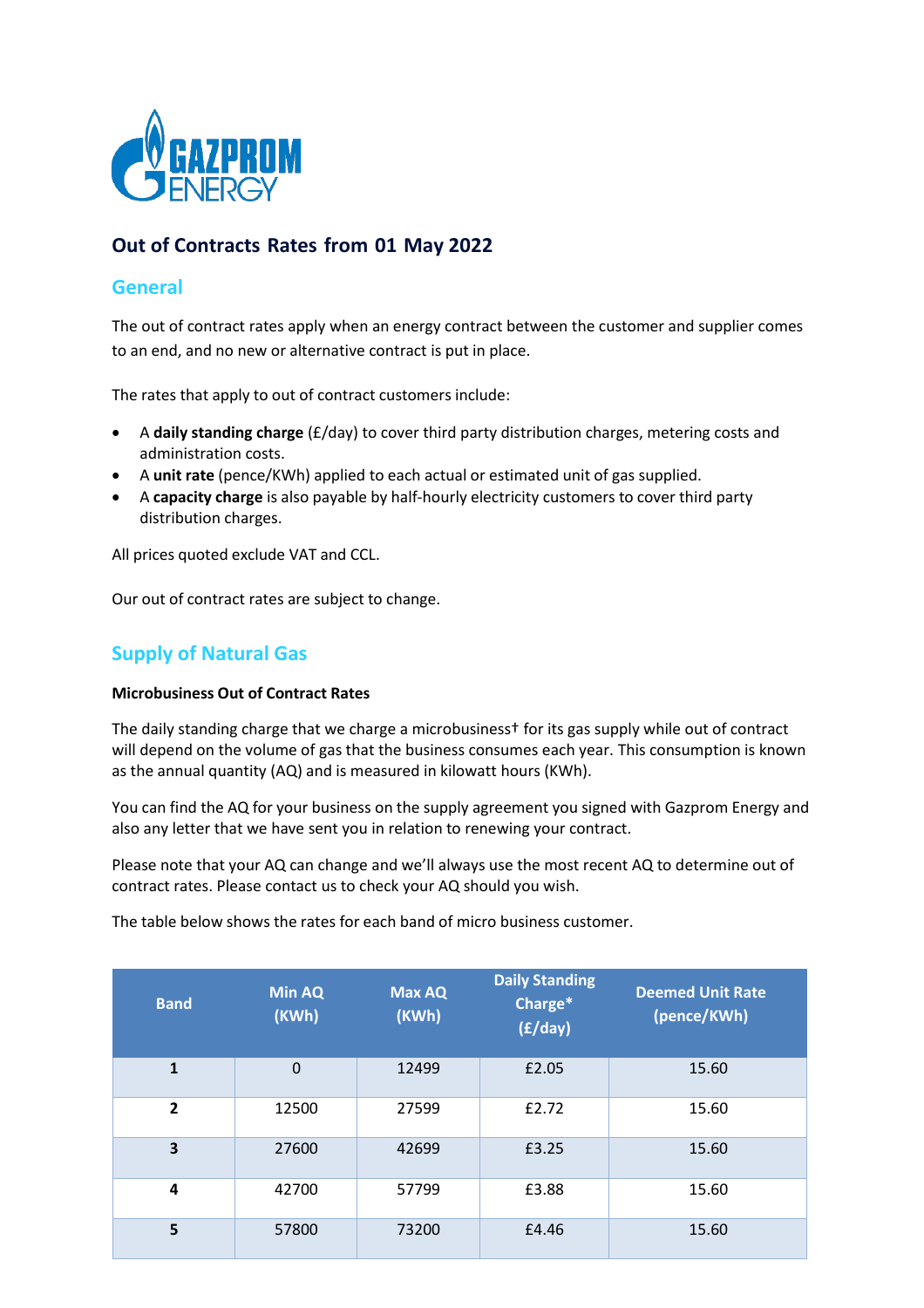| 6  | 73201  | 117200 | £4.52 | 15.60 |
|----|--------|--------|-------|-------|
| 7  | 117201 | 161200 | £5.49 | 15.60 |
| 8  | 161201 | 205200 | £6.45 | 15.60 |
| 9  | 205201 | 249200 | £7.48 | 15.60 |
| 10 | 249201 | 293071 | £8.18 | 15.60 |

\*this includes a daily administration charge.

If your AQ is higher than 293,071 (the band 10 upper threshold) please contact us for a site-specific daily standing charge.

### **Non‐microbusiness Out of Contract Rates**

| <b>Daily Standing Charge</b>                                                         | <b>Unit Rate</b> |  |
|--------------------------------------------------------------------------------------|------------------|--|
| (E/day)                                                                              | (pence/KWh)      |  |
| Site specific pass through 3rd party costs and<br>a £1.50/day administration charge. | 15.60            |  |

# **Supply of electricity**

The out of contract rate that is charged is based on the costs of supply including all applicable 3<sup>rd</sup> party costs. The rate will depend on the customer type specified by the DNO.

Please contact us to check your customer type should you wish.

### **Microbusiness and non‐microbusiness Out of Contract Rates**

| <b>Customer Type</b>                           | <b>Unit Rate</b><br>(p/KWh) | <b>Capacity Charge</b><br>(£/KVA/Month) | <b>Standing Charge*</b><br>(p/Day) |
|------------------------------------------------|-----------------------------|-----------------------------------------|------------------------------------|
| Non-half hourly (NHH)                          | 65.59                       | N/A                                     | 267.73                             |
| Half-hourly low voltage (HH LV)                | 63.78                       | 1.66                                    | 1393.83                            |
| Half-hourly low voltage substation<br>(HH LVS) | 61.82                       | 2.62                                    | 1393.83                            |
| Half-hourly high voltage (HH HV)               | 60.63                       | 3.55                                    | 12874.68                           |

\*this includes a daily administration charge.